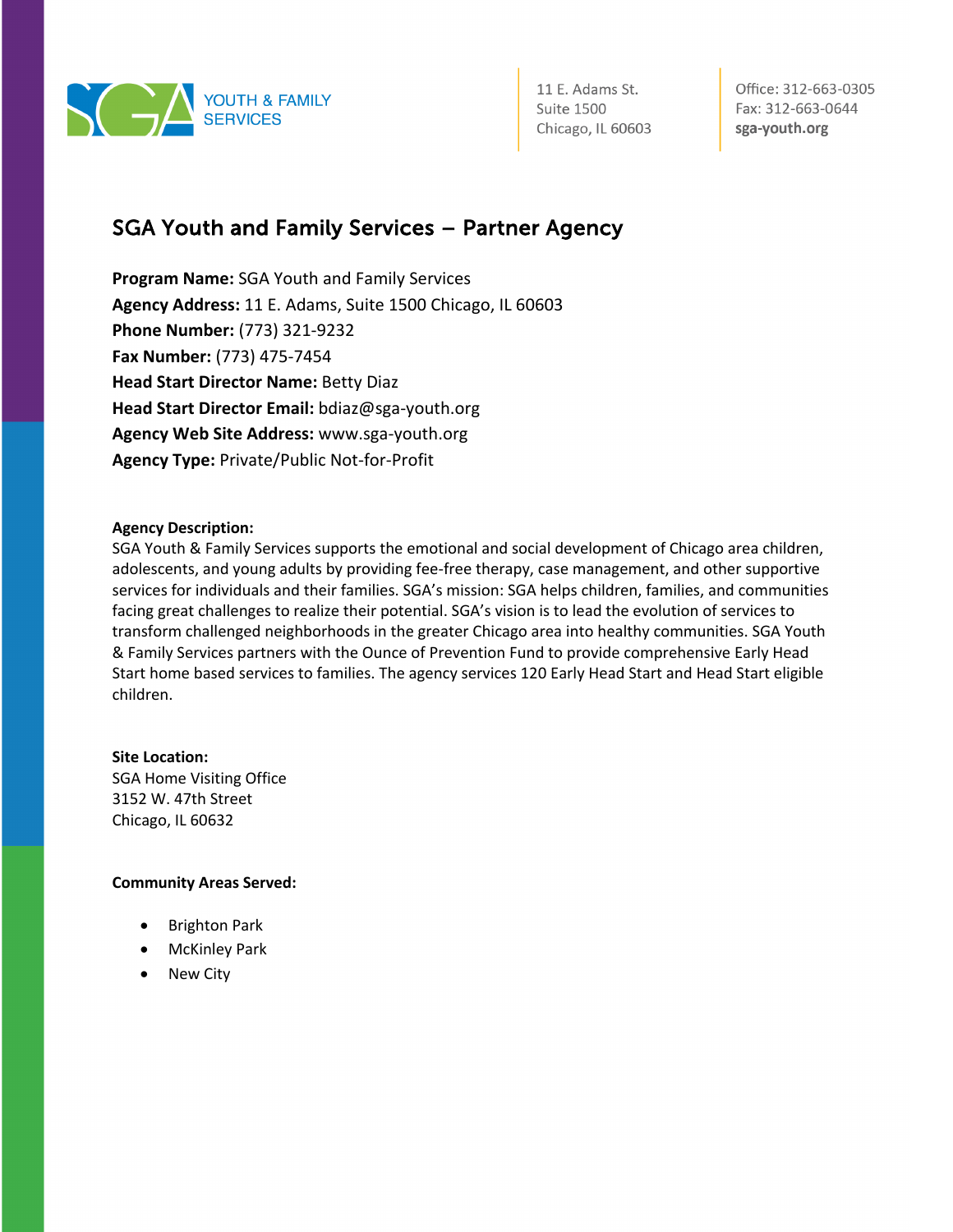

Office: 312-663-0305 Fax: 312-663-0644 sga-youth.org

I. Personnel

II. Fringe Benefit

III. Staff Travel

IV. Furniture &

VI. Contractual

■ VII. Child Service

VIII. Parent

IX. General

X. Indirect Cost

Service

Equipment

V. Supplies

### **Overall Grantee Budget 2019**

Total Public and Private Funds Received: \$1,413,376

| <b>Public Fund</b>    |             | <b>Private Funds</b>                            |               |
|-----------------------|-------------|-------------------------------------------------|---------------|
| Source                | Amount      | Source                                          | Amount        |
| Federal               | \$1,084,213 | Individuals, Corporations,<br>Foundations, etc. | 140,248<br>\$ |
| State                 |             | In-Kind                                         | 188,914       |
| Local School District |             |                                                 |               |
| Total                 | \$1,084,213 | <b>Total</b>                                    | 329,163       |

#### 2019 Budget and Actual Expenditures

**Budget** 



#### Actual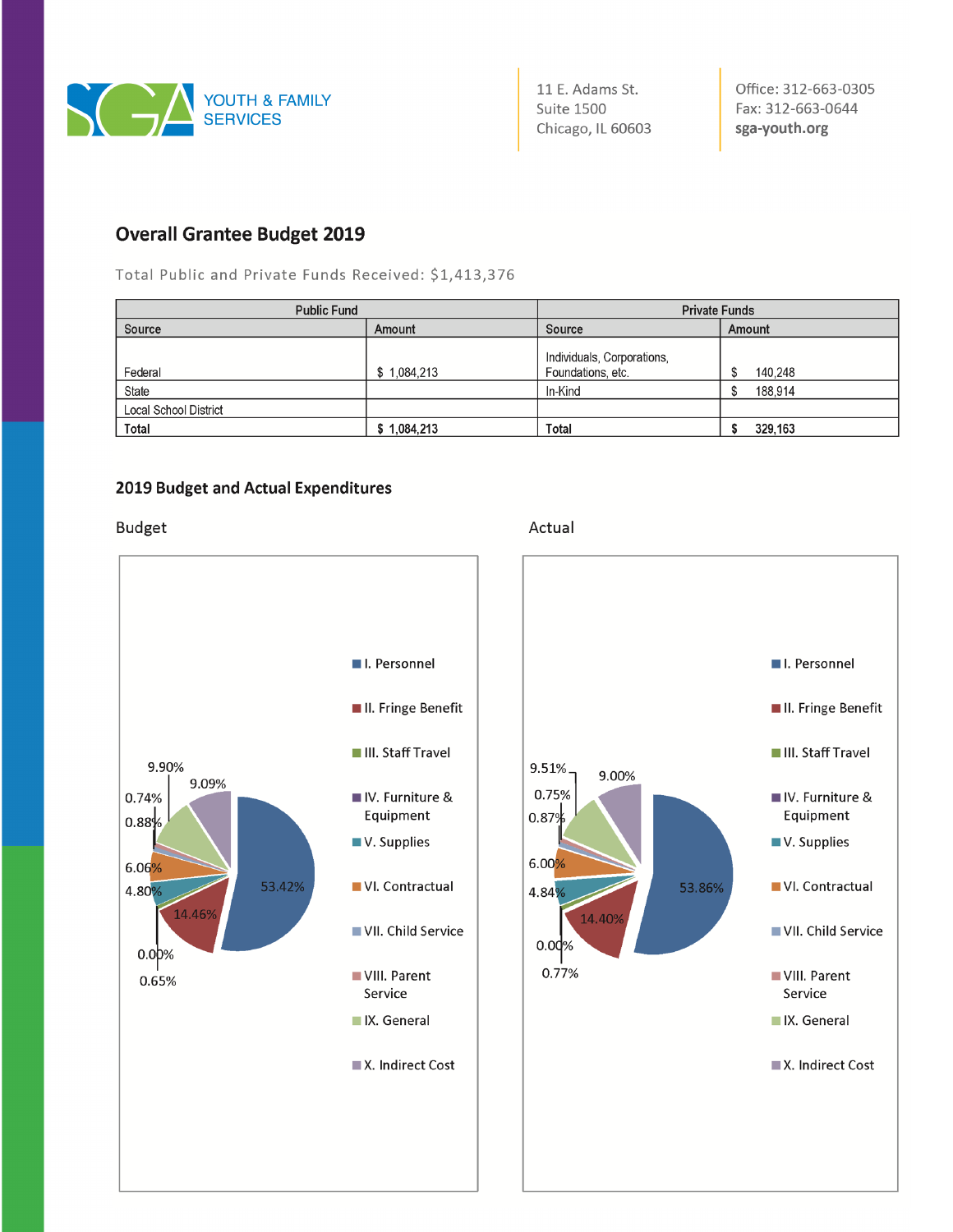

Office: 312-663-0305 Fax: 312-663-0644 sga-youth.org

# **Children and Families Served**

#### **Funded Enrollment: SGA-120**

Total Children Served: 174 Total Families Served: 164 Average monthly enrollment (as percentage of funded enrollment): **99.05%**

| Number of Eligible Children in Community, ages 0-5 | 5.843 |
|----------------------------------------------------|-------|
| Percentage of Eligible Children Served in Agency   | 2.9%  |

## **Health**

**Percentage of enrolled children who received medical and dental exams**

| Percentage of enrolled children who<br>received medical & dental exams | <b>Received Medical Exams</b> | <b>Received Dental Exams &amp;</b><br><b>Oral Care</b> |
|------------------------------------------------------------------------|-------------------------------|--------------------------------------------------------|
| SGA                                                                    | 76%                           | 83%                                                    |

### Parental involvement in Directly Operated, Delegate and Partner Agencies

#### *Parent Education Activities*

*Physical Health:* SGA has a nurse consultant who assists the family support team in obtaining well child exams. Family Support Specialists track and monitor well child exams and dentals and make continuous efforts to contact parents to inform them of submission of well-child exams documentations or of upcoming exam that will be needed. The nurse consultant is also registered in I-Care to get immunization information for the children in the early and head start programs. The nurse also facilitates parent workshops around immunization and health. SGA's nutrition consultant monitors children's nutritional assessments. One-on-one sessions take place for children identified as under or overweight. A nutritional plan is completed for all children over or underweight. Meal Plans, information and resources are provided to parents. Nutrition consultant also facilitates parent workshops. This year, one of the parent workshops was healthy eating. Parents were able to partake in learning how to cook a healthy meal for their families and how to shop on a budget.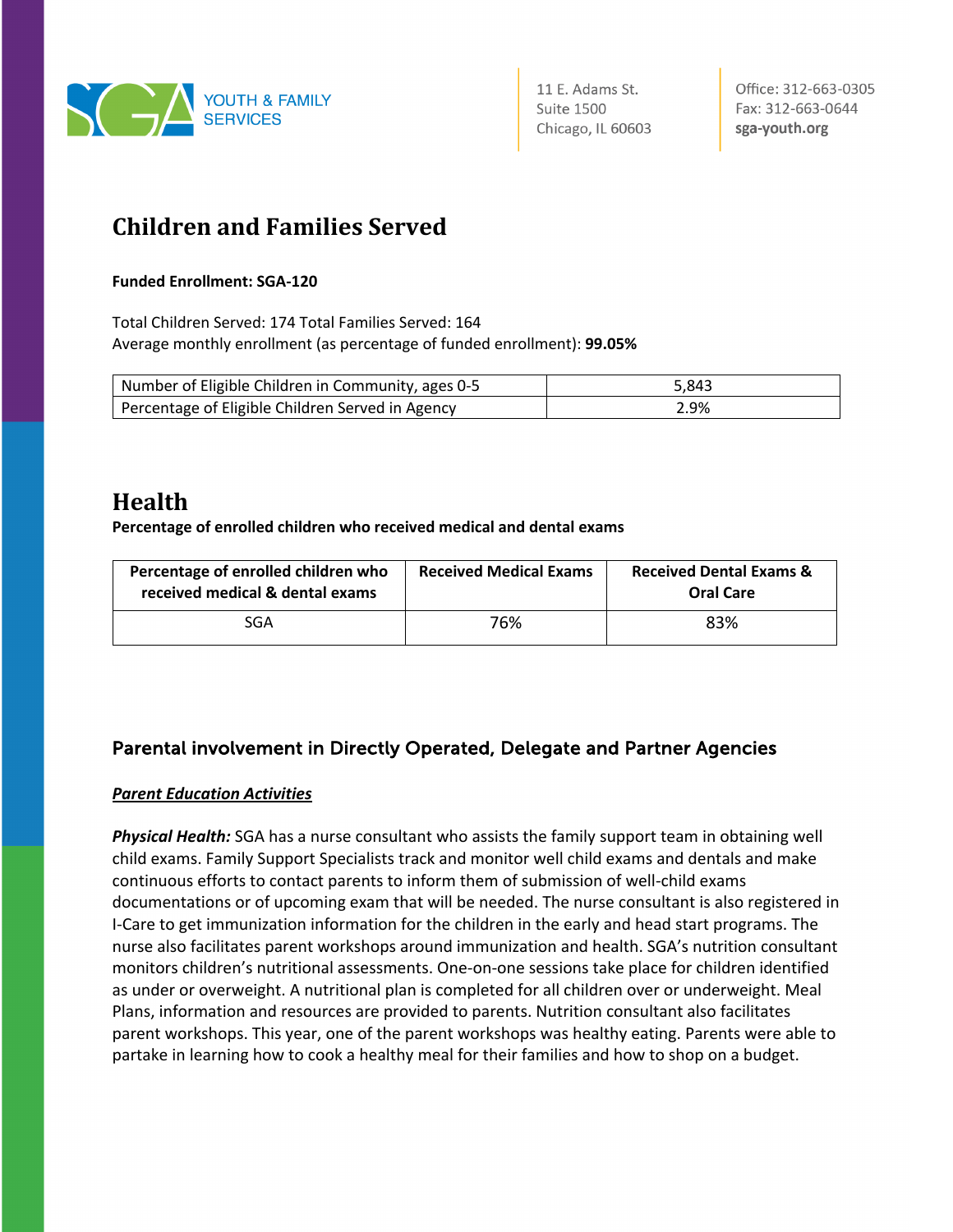

Office: 312-663-0305 Fax: 312-663-0644 sga-youth.org

Parents really enjoyed learning how to make vegetables tasty and exciting for their children and learned how to have a balanced meal on a budget. SGA so partners with certified Hearing and Vision Technicians to complete hearing and vision assessments for children ages 3-5. Technicians are on site once a month to complete assessments for children 3-5. SGA staff were trained on how to complete OAE screenings on site. Staff can complete the OAE screening for children ages 0-3.

*Mental Health:* This year SGA Early and Head Start programs are working with an Early Childhood Mental Health Consultant that is available to meet with parents and provide workshops. The Early Childhood Mental Consultant is fully bilingual. Our Mental Health Consultant conducts socialization observations and provides feedback to staff on how they can continue to support families and children. Our Mental Health Consultant is available to meet with families for 3 sessions to provide mental health services. Our partnership with St. Anthony's Hospital is helpful in providing any additional mental health services needed. Early Childhood Mental Health Consultant provided parent workshops around early childhood mental health. Some parent workshops were, Early Intervention and Brain Development, Understanding Loss & Grief and Behavioral Problems in Adolescents.

For example, Early Intervention, was something we felt was very needed for parents because we know most parents have heard about this program; however, some may not have knowledge on the other services they offer aside from developmental, speech, physical or occupational therapies. We discussed and informed parents that Early Intervention also offers mental health support for children 0-3. Additionally, we discussed the importance of healthy brain development and how as parents they can support their children's brain development.

Loss and Grief was one of the topics parents were interested in learning about during Mental Health Orientation. Therefore, a training took place to learn about what a loss can be and the effects it may have on someone's mental health and how to seek out for support if needed.

*Education and Literacy:* This past year SGA hosted a book fair for parents. Parents were able to receive various books in their home language to encourage language and literacy development in their home. SGA also hosted our annual Story Book Event, where a literacy bus was brought on site to bring to life classic childhood stories. For the "Día del Nino/Day of the Child", program hosted a literacy event with the theme of the story, "The Very Hungry Caterpillar". Children learned about growth and transitions and enjoyed the art and literacy activities of that day. Program also assures that at each home visit and socialization a book is read to the child. Parent educators continue to incorporate literacy activities during their individual home visits. These literacy activities continue to emphasize the importance of reading to children to foster literacy and word development. Program also utilizes the Teaching Strategies Gold Assessment tool to track child's progress towards school readiness goals. This assessment is completed three times a year. Child and program outcomes are shared with parents after each checkpoint period. Parent Educator works with the parent and child's outcomes to modify lesson planning to focus on areas where the child may need more focus on. The goal is to assure the child is developing at a school-ready level by the age of 5, when they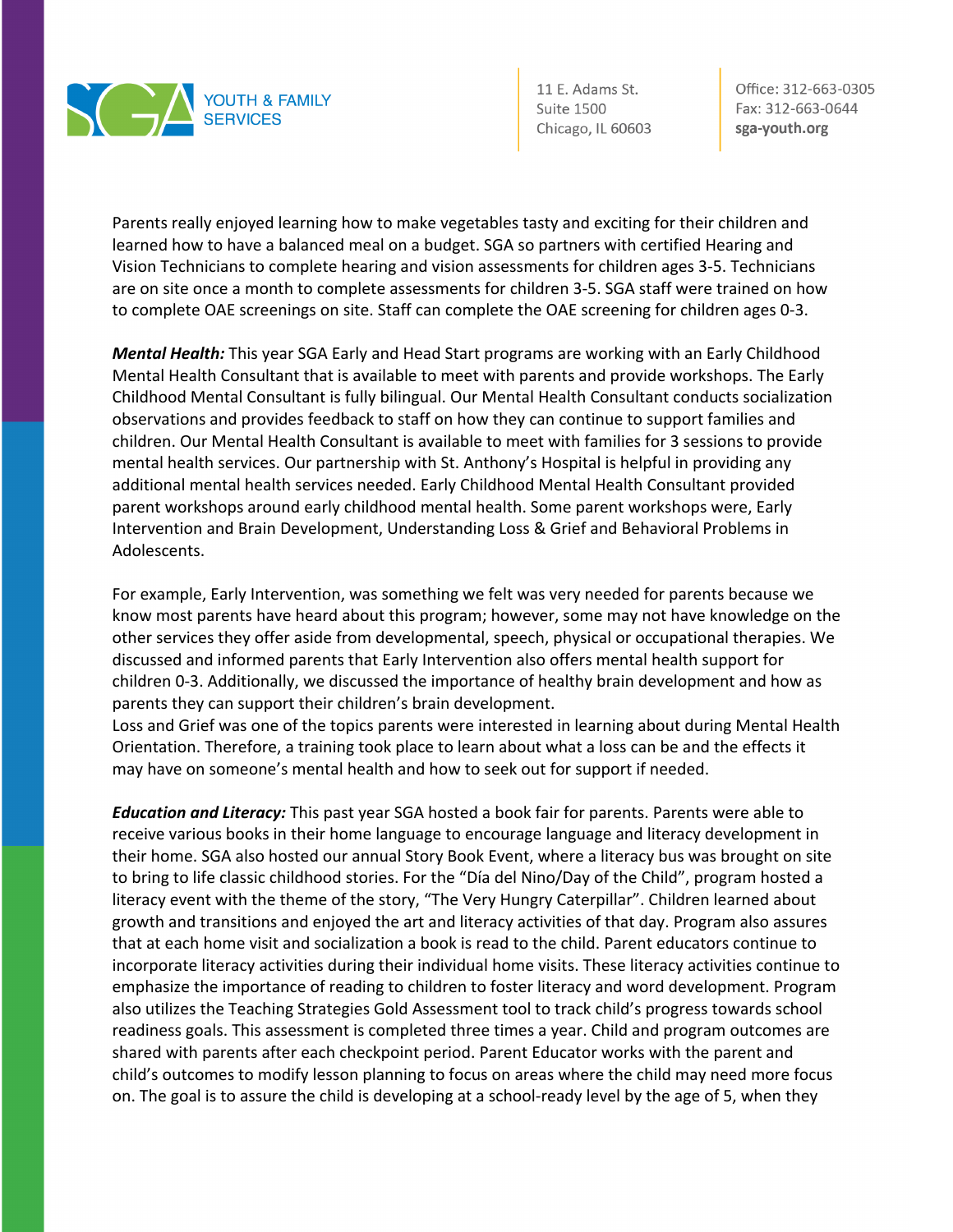

Office: 312-663-0305 Fax: 312-663-0644 sga-youth.org

are ready to transition. This year, 72% of children were meeting or exceeding in the area of literacy during the spring 2018-2019 period.

#### Community & Social Services Partnerships:

Dr. Linares — Medical Services Smile Lee Faces (Dentist Andrea Lacayo) — Dental Services Instituto del Progreso Latino — Adult Education Programs DCFS Recruitment Resource Department — Crisis Training/Resources Telpochcalli School — Education Services Children Home + Aid — Education Programs Healthy Parents and Babies — Doula Services Latino Resource Institute of IL — Counseling Services/Latino Services Fussy Baby Network Logan Square Neighborhood Association — Resources for families Brighton Park Community Council Universidad Popular — Counseling/Education Services Chicago Lawn Public Library — Literacy Workshops Community Wellness Program of St. Anthony Hospital — Behavioral Referrals/Wellness Promotion Sinai Outreach Coalition Connectivity Network — Behavior and Wellness Promotion Ideas Magicas, LLS — Mental Health Services CFC Agencies/CPS/LEA — Early Intervention Services Heartland Human Care Services — Domestic Violence Services Davis Health & Wellness Clinic with UIC — Medical Services

Other Community-related Education: Internally SGA has a program called WIOA that provides youth opportunities to find employment as well as obtain a credential or GED. We have referred families to this program from our early and head start programs.

Parent Committee Meetings: SGA has an active Parent Advisory Committee that meets monthly to provide oversight and guidance on SGA's E & HS programs. The Parent Advisory Committee has elected officials including President, Vice President and Secretary. Additionally, two representatives were nominated as Policy Council representatives for the Grantee. This year, they have participated in training on their roles in the policy council meetings at the Ounce. The president has supported the program in interviewing and hiring staff, program approvals of content area service plans, results of the self- assessment. The president of the parent advisory meeting also conducts the parent meetings. New members are elected every school year.

Other special gatherings or activities: SGA now has a vehicle to transport families to group socializations, parent trainings, and appointments with doctors or evaluations in CPS. SGA also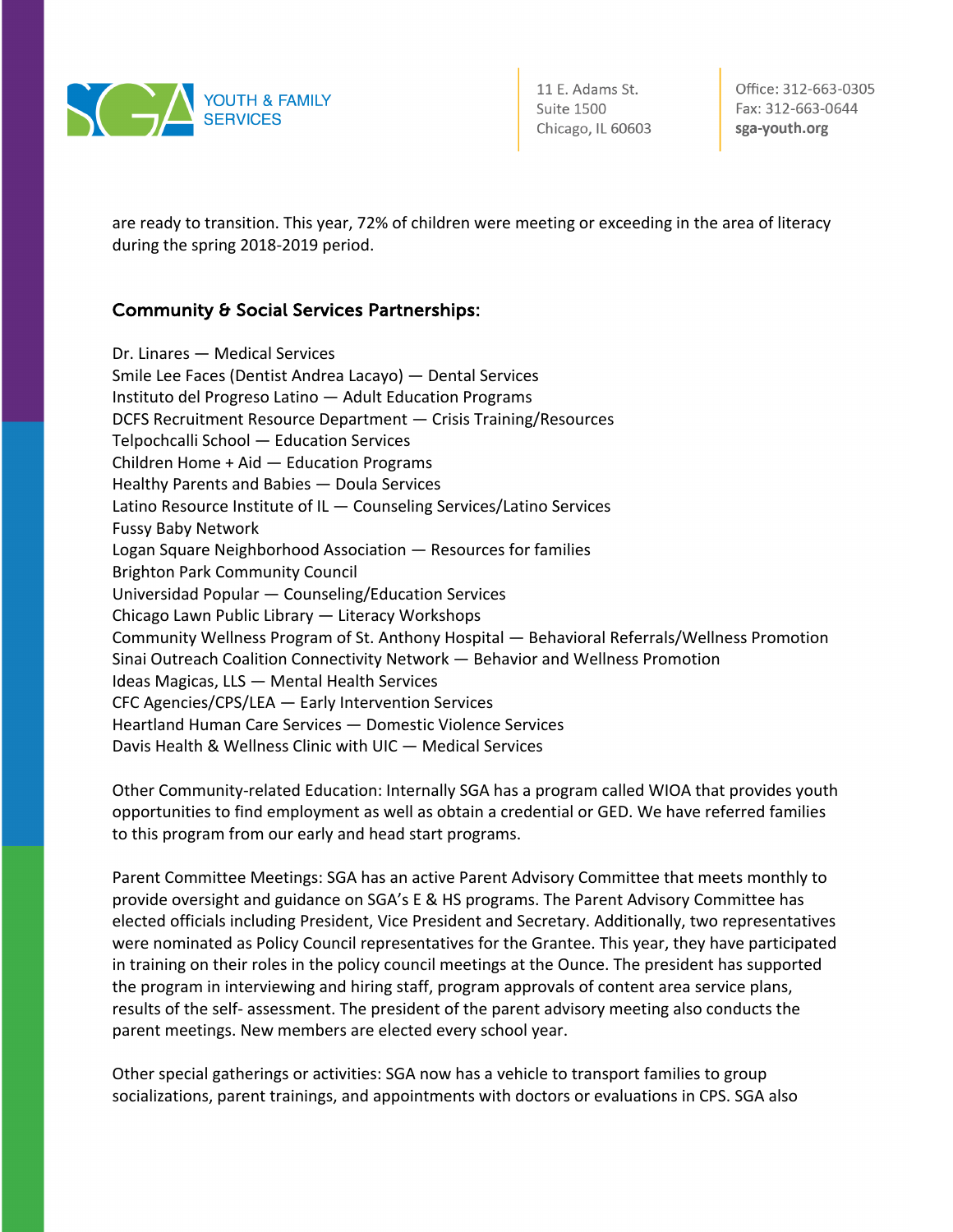

Office: 312-663-0305 Fax: 312-663-0644 sga-youth.org

hosted the end of the year celebration for both early and head start programs. The children that were graduating participated in the end of the year celebration. SGA also hosted their winter celebration. All children enrolled in the early and head start programs were given a toy during the winter celebration. SGA also hosted a back-to-school event to provide back packs and school supplies to participants of SGA's programming.

#### Kindergarten Readiness

#### *Special Efforts to Prepare Children for Kindergarten:*

SGA's Early Head Start & Head Start programs utilized the research-based Parents as Teachers curriculum in its work with infants, toddlers and their families. This model emphasizes the importance of the parent as the child's first teacher and the home environment as a nurturing space for infants and toddlers to learn and grow through nurturing play and self-care routines. The E & HS programs screen all children for developmental delays and provide appropriate referrals and interventions to help children "get on track" once they enter pre-school and kindergarten. Early detection of developmental delays is one of the best ways to help prepare children for school. Finally, the E &HS programs help support the social-emotional development of infants and toddlers by working with parents to set appropriate boundaries and positive discipline techniques to teach children self- regulation and control. This past school year the mental health consultant provided training on the development of social emotional skills in children. An additional curriculum program uses is Learning Games. The Learning Games curriculum entails developmental activities and milestones for children ages birth to five that foster growth and development of the child and are based on specific goals developed by the parent and parent educator.

#### *Transition Activities to Promote Kindergarten Readiness:*

SGA provides group socialization activities to help children integrate and interact with other infants and toddlers and teach them to work in a shared environment. Children utilize the skills they are learning in their home visits and incorporate them in a group setting. Parents are provided an opportunity to network, gain additional resources, and observe their children in a social setting. SGA provides an Options to Knowledge workshop to support and guide families through the transition process from Head Start to Kindergarten. Topics include, talking to children about what to expect, helping children to make friends at their new school before classes begin, continuing helping children get ready to learn, follow routines, communication with classroom teacher, advocating for children, understanding educational programs, elementary school procedures related to discipline and making the most out of involvement.

A transition celebration was conducted this past year for Head Start children who are moving forward to their next educational experience.